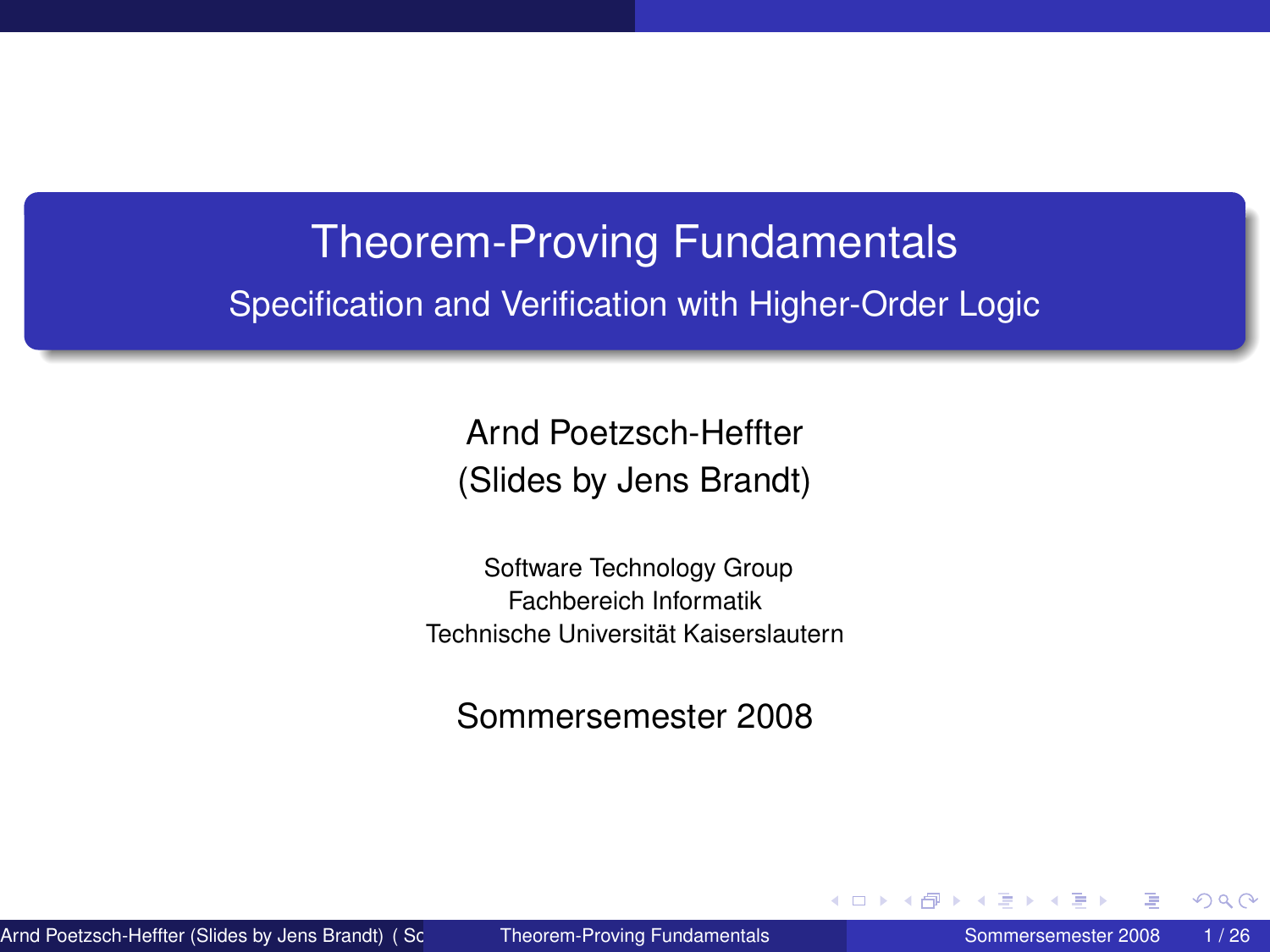## **Outline**

## **[Introduction](#page-1-0) •** [Overview](#page-2-0)

#### **[Syntax and Semantics](#page-3-0)**

- **•** [Syntax](#page-4-0)
- **•** [Semantics](#page-7-0)

#### **[Proof Systems](#page-12-0)**

- [Introduction](#page-13-0)
- **[Hilbert Calculus](#page-15-0)**  $\begin{array}{c} \bullet \\ \bullet \end{array}$
- [Natural Deduction](#page-20-0)

## **[Summary](#page-24-0)**

<span id="page-1-0"></span>∢ 重→

**∢ロ ▶ ∢ 母 ▶ ∢ ヨ ▶**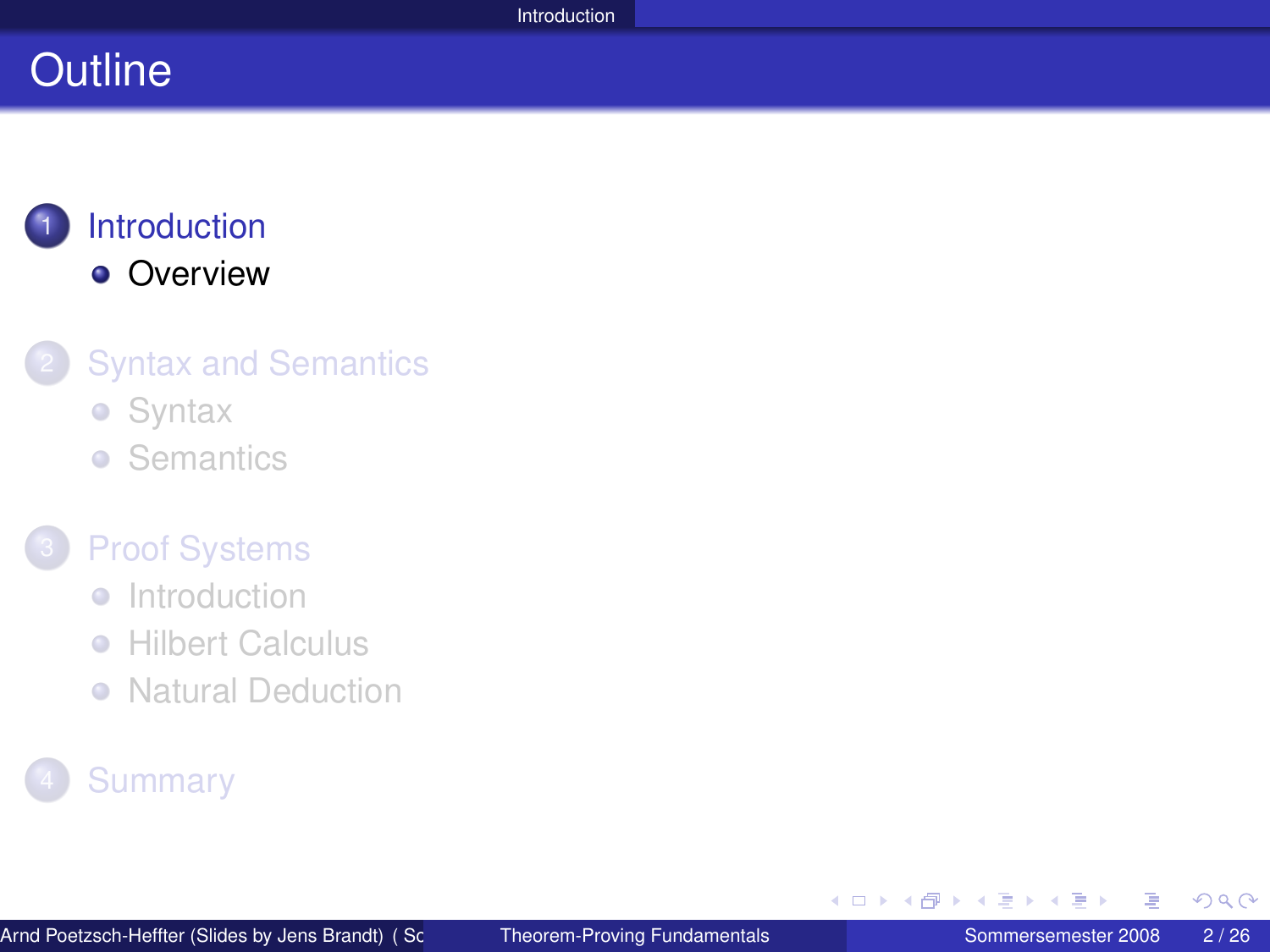## **Overview**

#### **Motivation**

- How does a theorem prover work?
- What does a theorem prover?
- What is a proof?

#### Goals

- recapitulate elementary proof theory
- **•** introduce English terms

<span id="page-2-0"></span>扂

イヨト

∢ ロ ▶ ∢ 御 ▶ ∢ ヨ ▶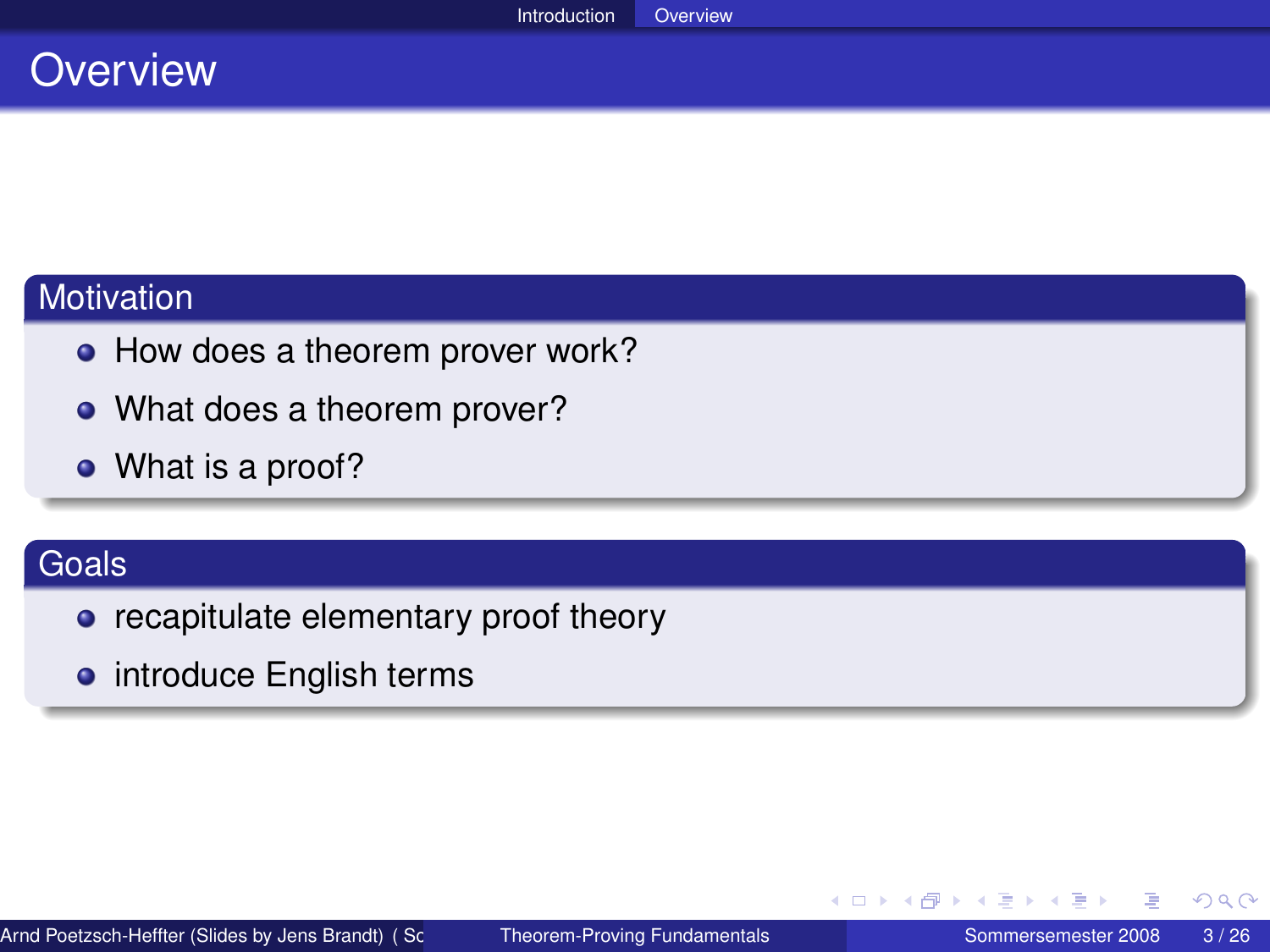# **Outline**

#### **[Introduction](#page-1-0)** [Overview](#page-2-0)  $\bullet$

## 2 [Syntax and Semantics](#page-3-0)

- **•** [Syntax](#page-4-0)
- **•** [Semantics](#page-7-0)

#### **[Proof Systems](#page-12-0)**

- [Introduction](#page-13-0)  $\begin{array}{c} \bullet \\ \bullet \end{array}$
- $\bullet$ **[Hilbert Calculus](#page-15-0)**
- [Natural Deduction](#page-20-0)

## **[Summary](#page-24-0)**

<span id="page-3-0"></span>∢ 重→

∢ ロ ▶ ∢ 御 ▶ ∢ ヨ ▶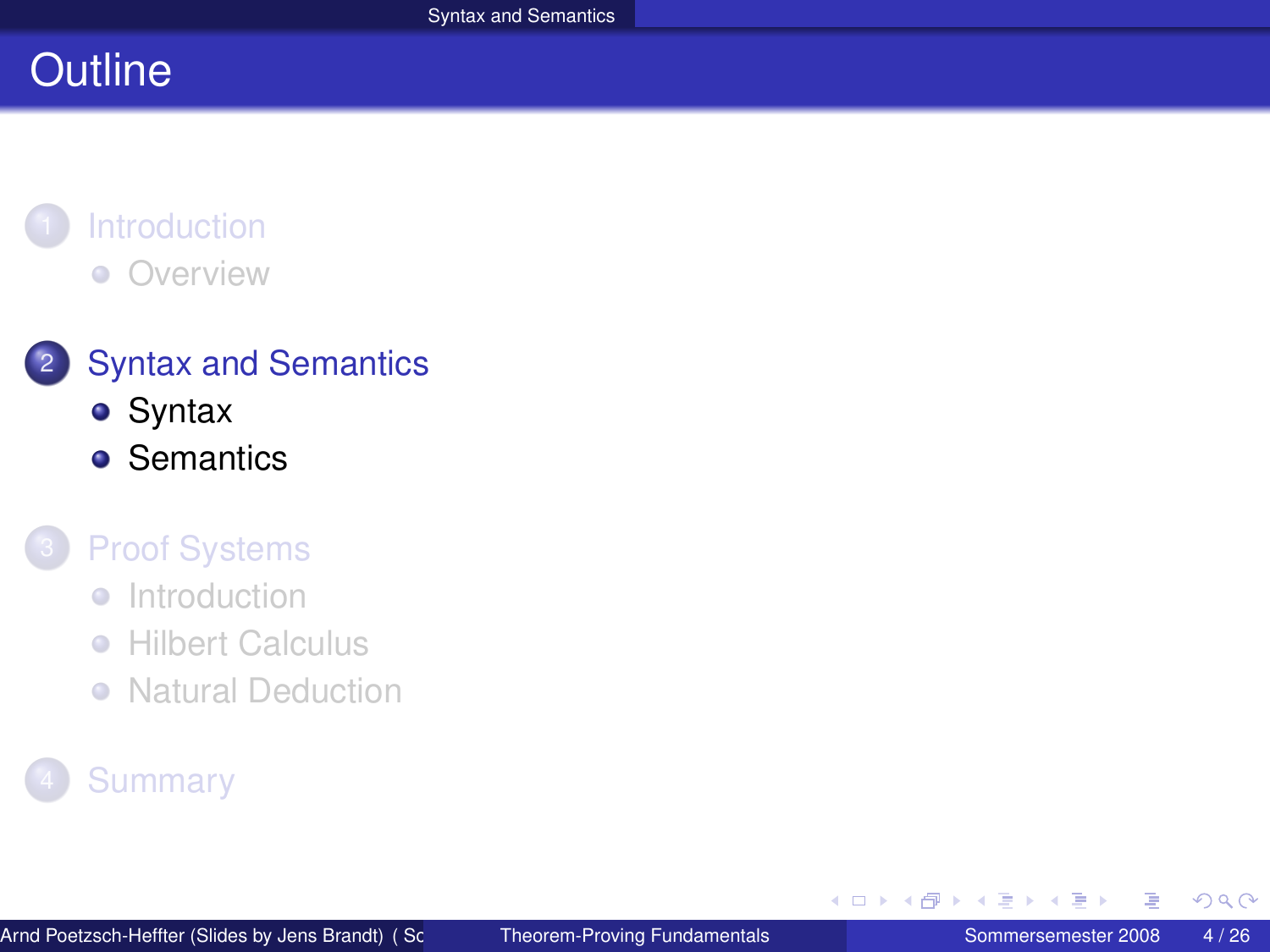## Syntax

#### Language

- used to designate things and express facts
- **•** terms and formulas are formed from variables and function symbols
- function symbols map a tupel of terms to another term
- constant symbols: no arguments
- constant can be seen as functions with zero arguments
- **•** predicate symbols are considered as boolean functions
- **o** set of variables

#### Example (Natural Numbers)

- constant symbol: 0
- function symbol suc :  $\mathbb{N} \to \mathbb{N}$

(□ ) ( ) ( ) (

<span id="page-4-0"></span>つへへ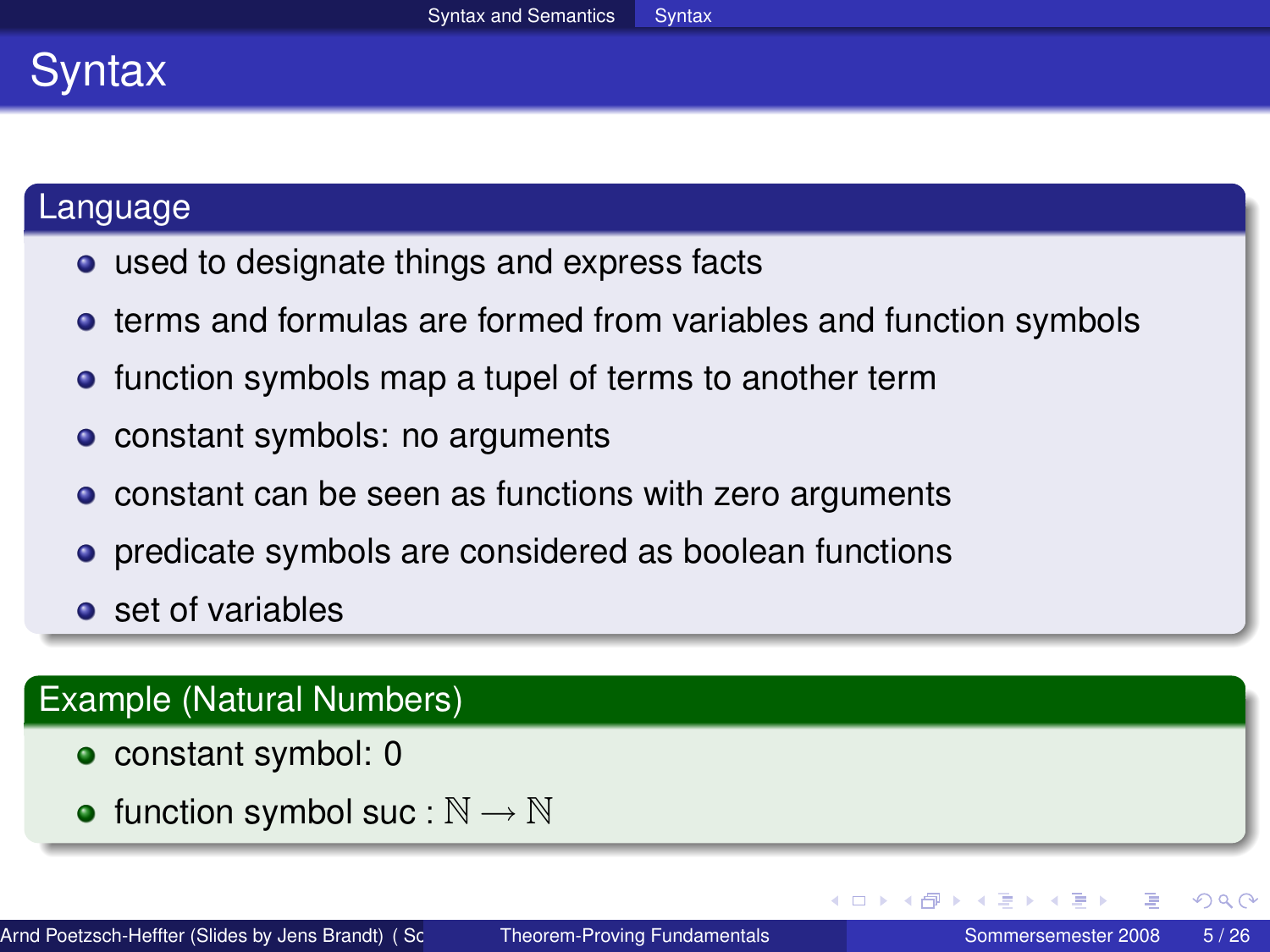# Syntax of Propositional Logic

#### Example (Symbols)

- $\mathcal{V} = \{a, b, c, \ldots\}$  is a set of propositional variables
- two function symbols:  $\neg$  and  $\rightarrow$

#### Example (Language)

- **•** each *P* ∈  $\mathscr V$  is a formula
- if  $\phi$  is a formula, then  $\neg \phi$  is a formula
- if  $\phi$  and  $\psi$  are formulas, then  $\phi \rightarrow \psi$  is a formula

イロト イ母 トイラ トイラ トーラ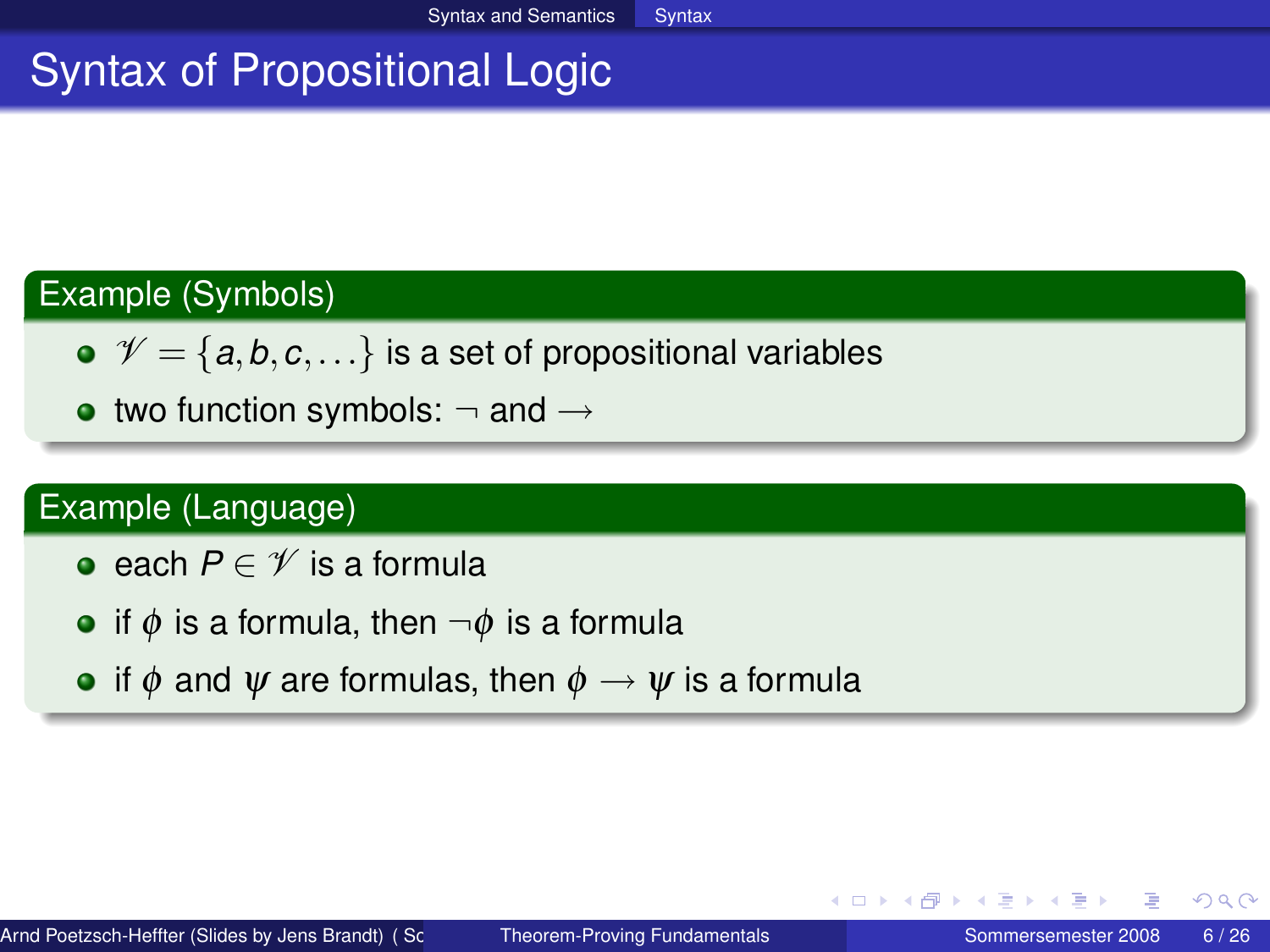# Syntactic Sugar

#### Purpose

- additions to the language that do not affect its expressiveness
- more practical way of description

#### Example

#### Abbreviations in Propositional Logic

- true denotes  $\phi \rightarrow \phi$
- $\bullet$  false denotes  $\neg$ true
- $\bullet \phi \lor \psi$  denotes  $(\neg \phi) \rightarrow \psi$

$$
\bullet \ \phi \land \psi \text{ denotes } \neg((\neg \phi) \lor (\neg \psi))
$$

$$
\bullet\ \ \phi\leftrightarrow \psi\ \text{denotes}\ \left((\phi\rightarrow \psi)\wedge (\psi\rightarrow \phi)\right)
$$

 $2Q$ 

K ロ ▶ K 御 ▶ K 唐 ▶ K 唐 ▶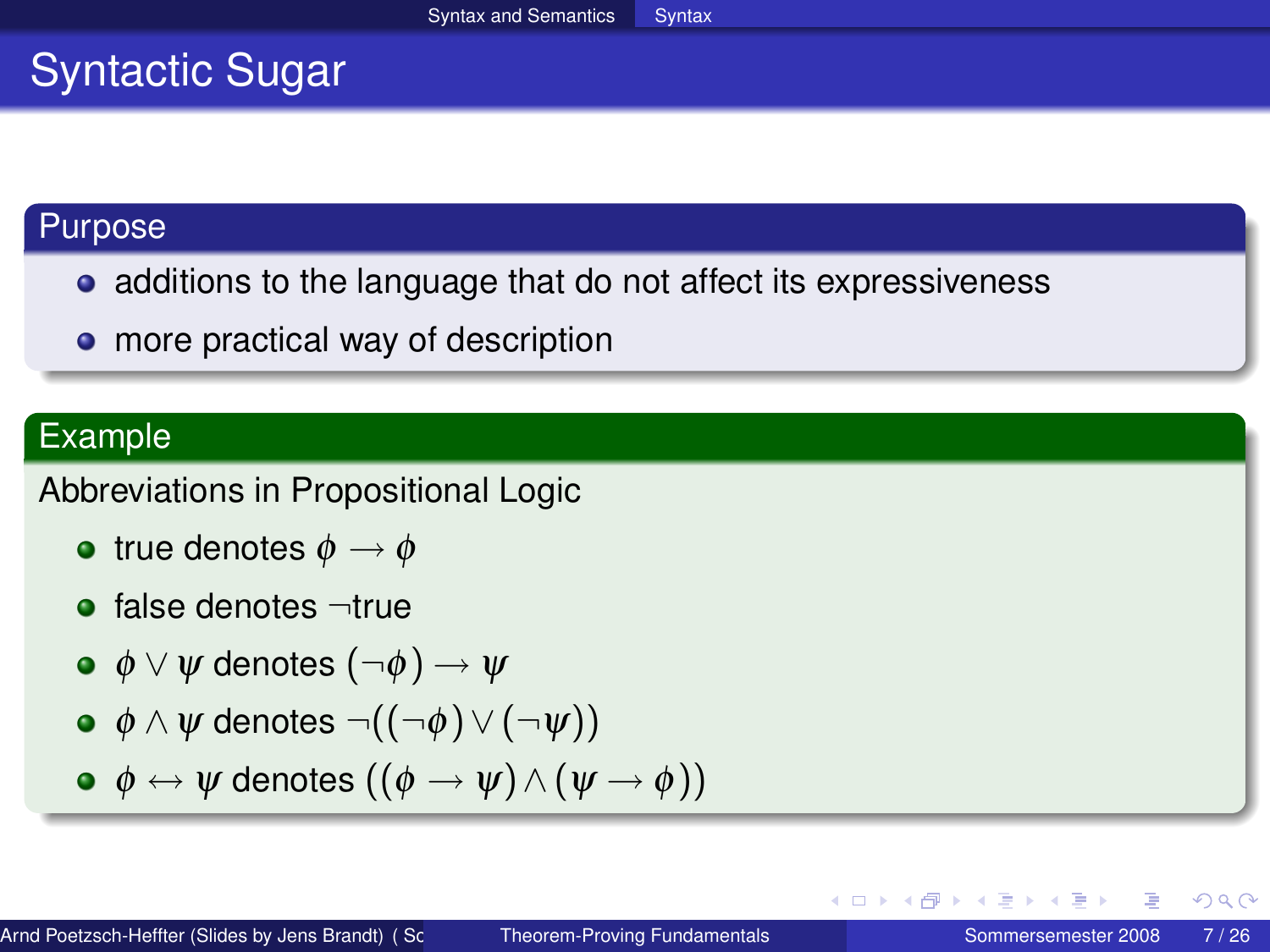## **Semantics**

#### Purpose

- syntax only specifies the structure of terms and formulas
- symbols and terms are assigned a meaning
- variables are assigned a value
- in particular, propositional variables are assigned a truth value

#### Bottom-Up Approach

- assignments give variables a value
- **•** terms/formualas are evaluated based on the meaning of the function symbols

<span id="page-7-0"></span>イロト イ母 トイヨ トイヨト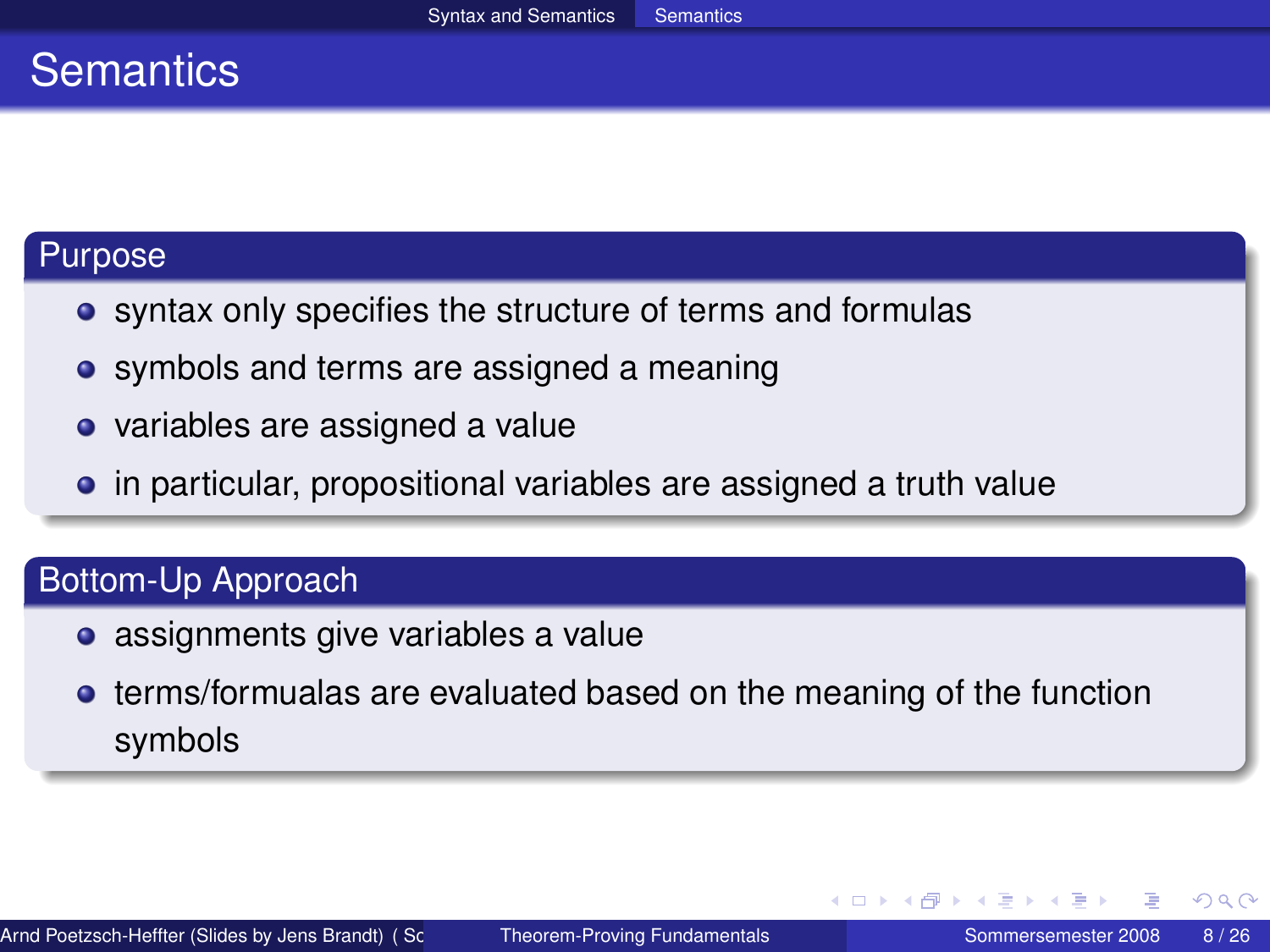## **Structure**

#### Definition (Structure)

Let  $\mathscr L$  be a language formed with the function symbols  $f_0, f_1, \ldots, f_n$ . An untyped structure  $M$  for  $L$  is an  $(n+2)$ -tuple:

non-empty set *M*, called the *universe*

• a function 
$$
\hat{f}_0 : M^{\text{arity}(f_0)} \to M
$$

$$
\bullet\ldots
$$

• a function  $\hat{f}_n : M^{\text{arity}(f_n)} \to M$ 

イロト イ母 トイヨ トイヨ ト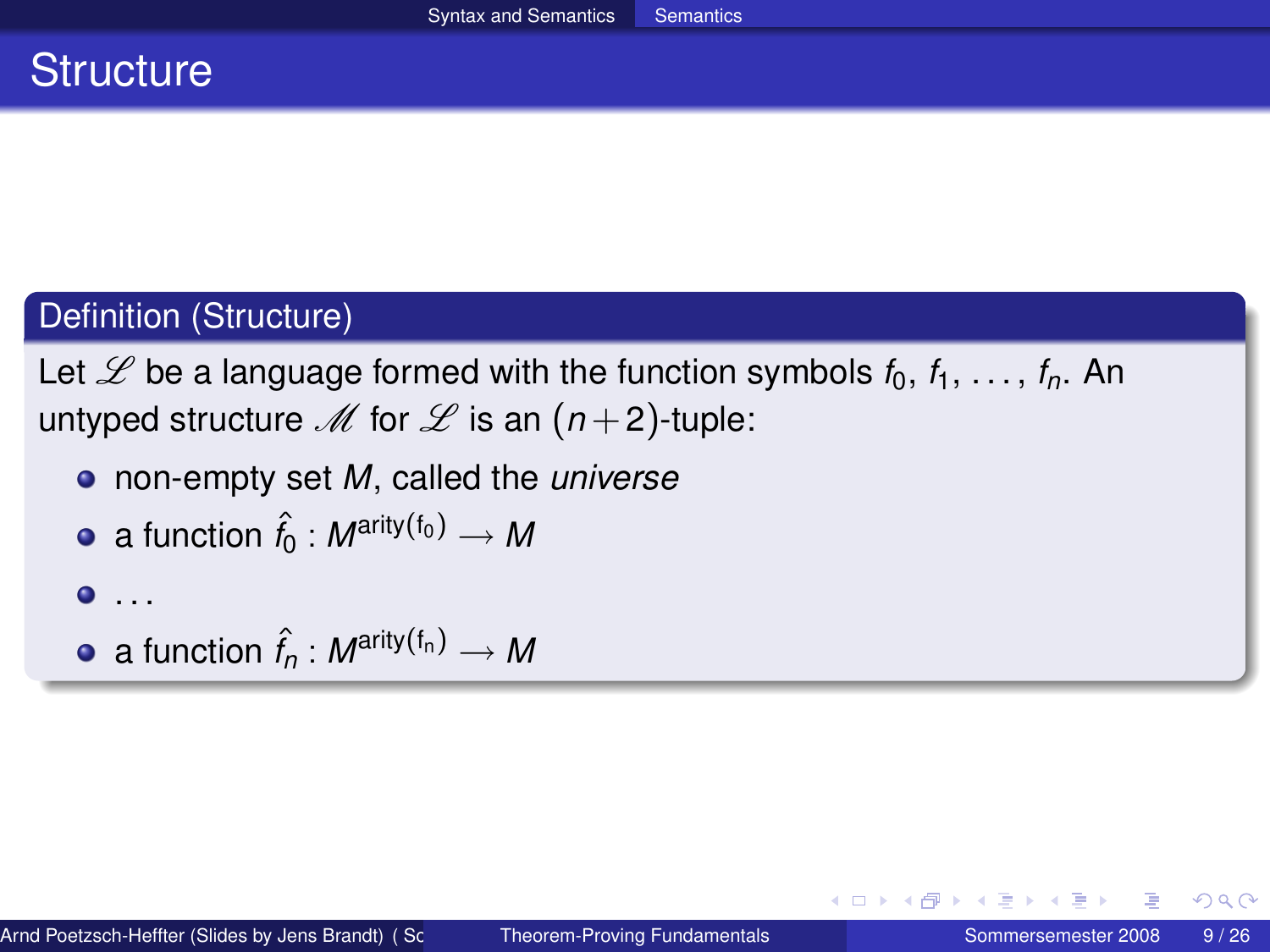## **Interpretation**

#### Definition (Variable assignment)

• a function  $I: \mathcal{V} \to M$ , maps variables to values of M

#### Definition (Denotation V of a term)

\n- if 
$$
\phi \in \mathcal{V}
$$
:  $V(\phi) = I(\phi)$
\n- if  $f_i(\phi_1, \ldots, \phi_n) = \hat{f}_i(V(\phi_1), \ldots V(\phi_n))$
\n

メロトメ 御 トメ ミトメ ミト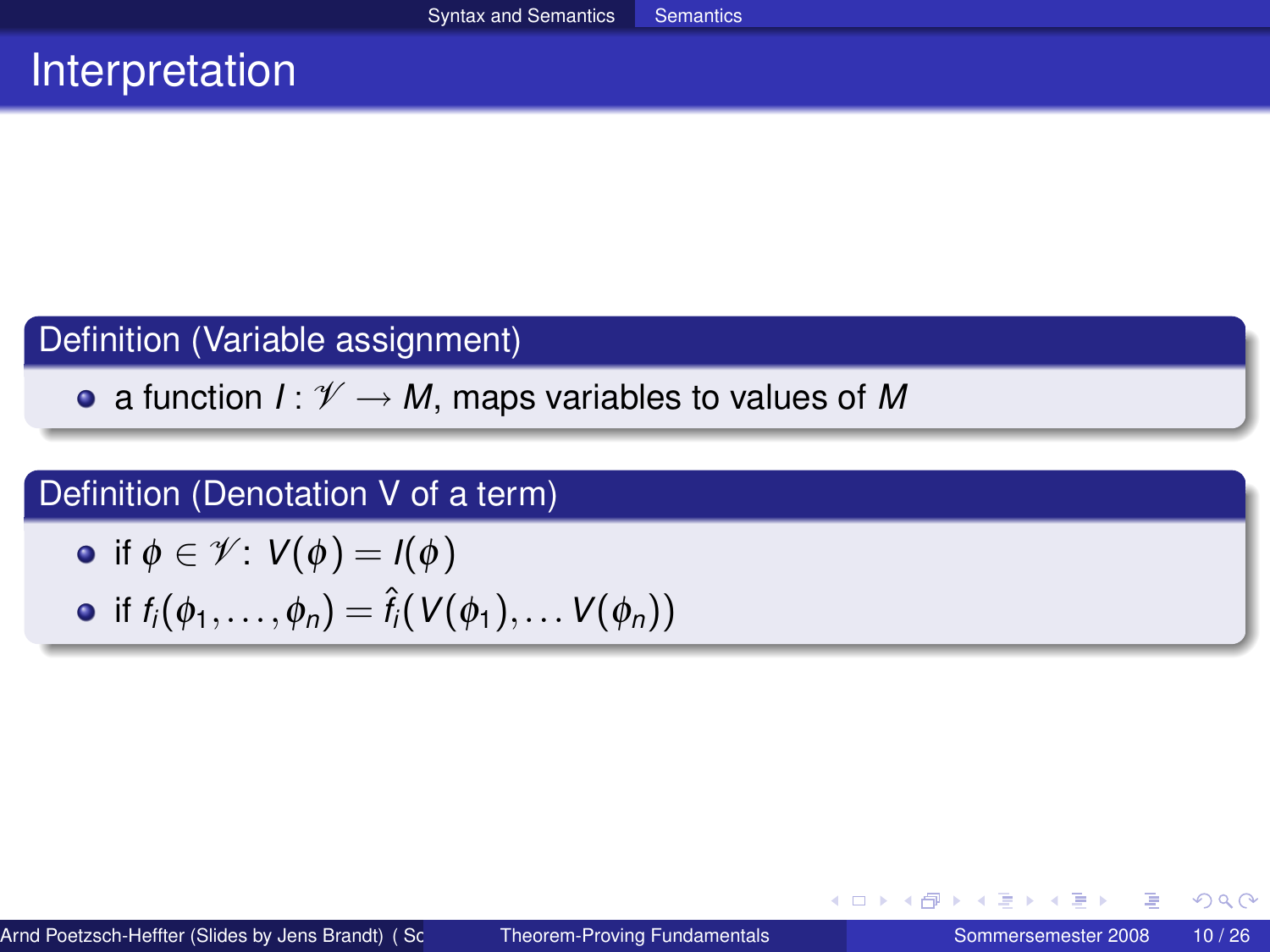## Interpretation

## Example (Assignment in Propositional Logic)

 $\bullet$  *I* :  $\mathscr{V} \rightarrow$  {true, false}

## Example (Denotation of Propositional Logic)

• if 
$$
\phi \in \mathcal{V}: V(\phi) = I(\phi)
$$

$$
\bullet \ \ V(\neg \phi) = \mathit{f}_{\neg}(\mathit{V}(\phi))
$$

$$
\bullet\ \ V(\phi\rightarrow\psi)=f_\rightarrow(V(\phi),V(\psi))
$$

|       |       |       | false | true |
|-------|-------|-------|-------|------|
| false | true  | false | true  | true |
| true  | false | true  | false | true |

メロトメ 御 トメ ミトメ ミト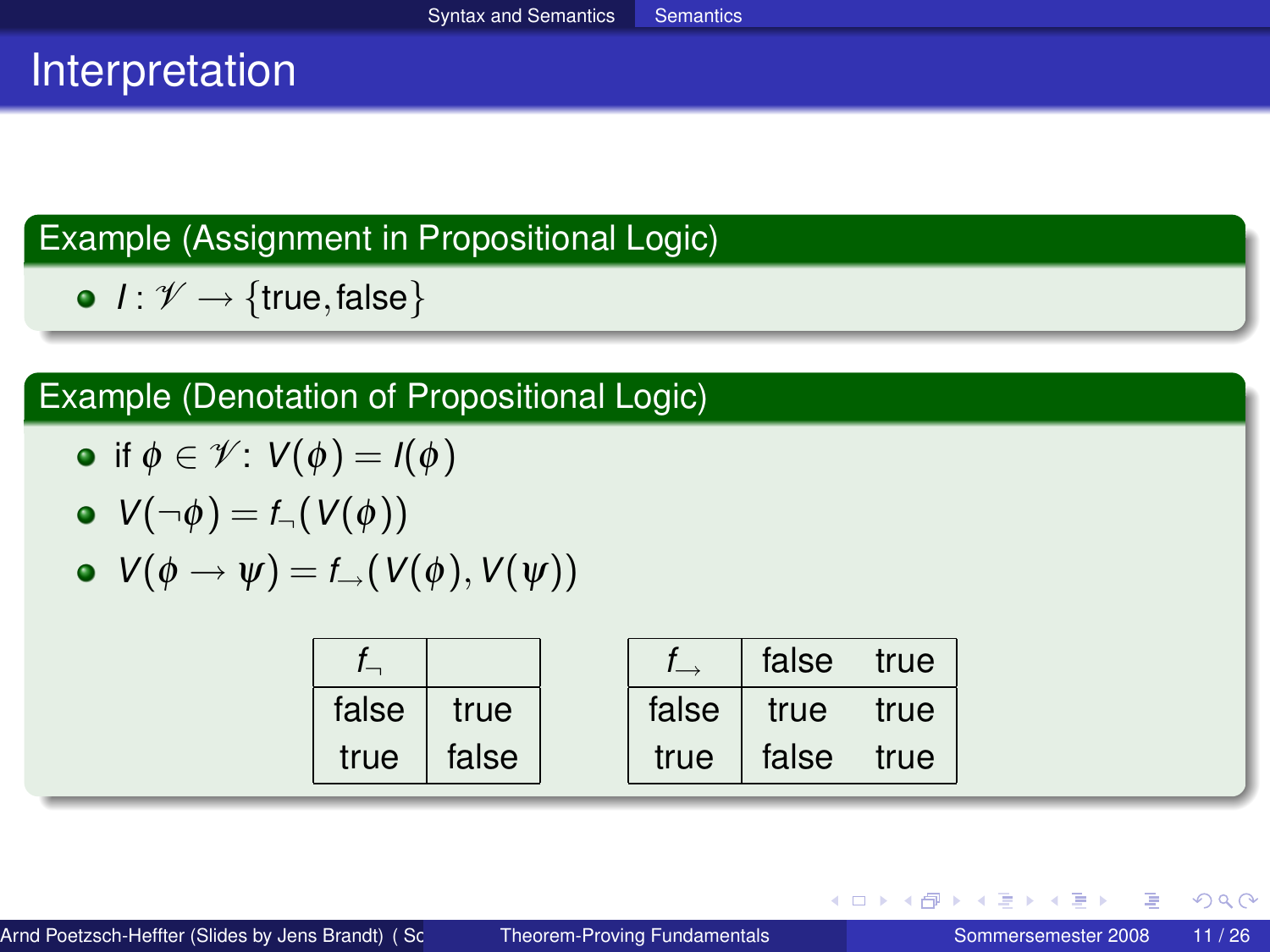# **Validity**

#### Definition (Validity of formulas)

- a formula  $\phi$  is valid in  $\mathcal M$  if  $\phi$  evaluates to true for all assigments *I*
- notation:  $M \models \phi$
- a proposition  $\phi$  is valid if it is valid in  $\mathcal{M} = (\{\text{true}, \text{false}\}, f_\neg, f_\rightarrow)$

#### Example (Propositional Logic Tautology)

\n- $$
\phi = a \vee \neg a
$$
 (where  $a \in \mathcal{V}$ ) is valid
\n- $I(a) = \text{false}$ :  $V(a \vee \neg a) = \text{true}$
\n- $I(a) = \text{true}$ :  $V(a \vee \neg a) = \text{true}$
\n

∢ ロ ▶ ∢ 御 ▶ ∢ 重 ▶ ∢ 重 ▶ …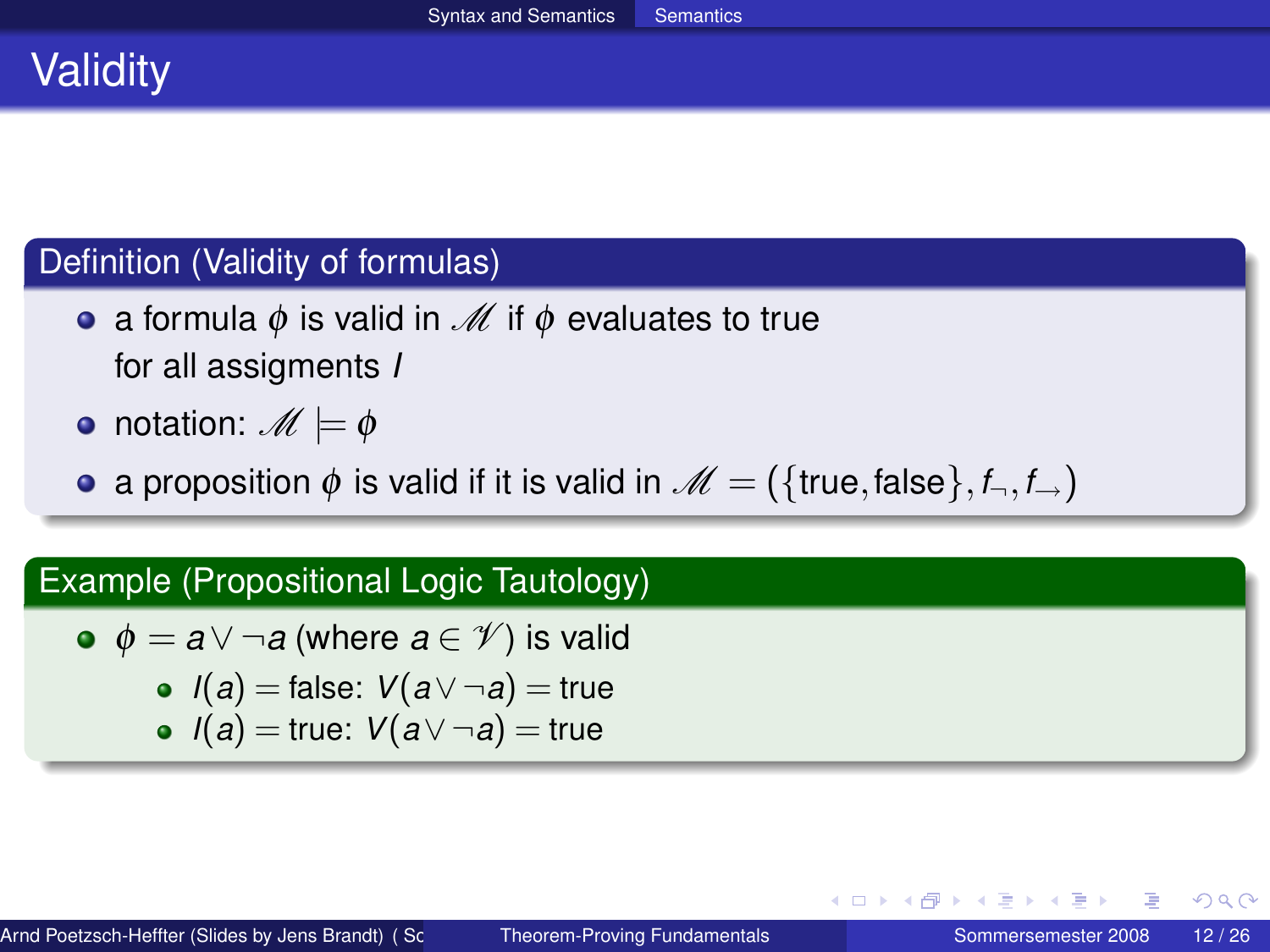# **Outline**

#### **[Introduction](#page-1-0)** [Overview](#page-2-0)  $\bullet$

## **[Syntax and Semantics](#page-3-0)**

- **•** [Syntax](#page-4-0)
- **•** [Semantics](#page-7-0)



#### 3 [Proof Systems](#page-12-0)

- [Introduction](#page-13-0)
- **[Hilbert Calculus](#page-15-0)**
- [Natural Deduction](#page-20-0)

## **[Summary](#page-24-0)**

<span id="page-12-0"></span> $\leftarrow$  $\mathcal{A}$ 有  $\mathbf{p}$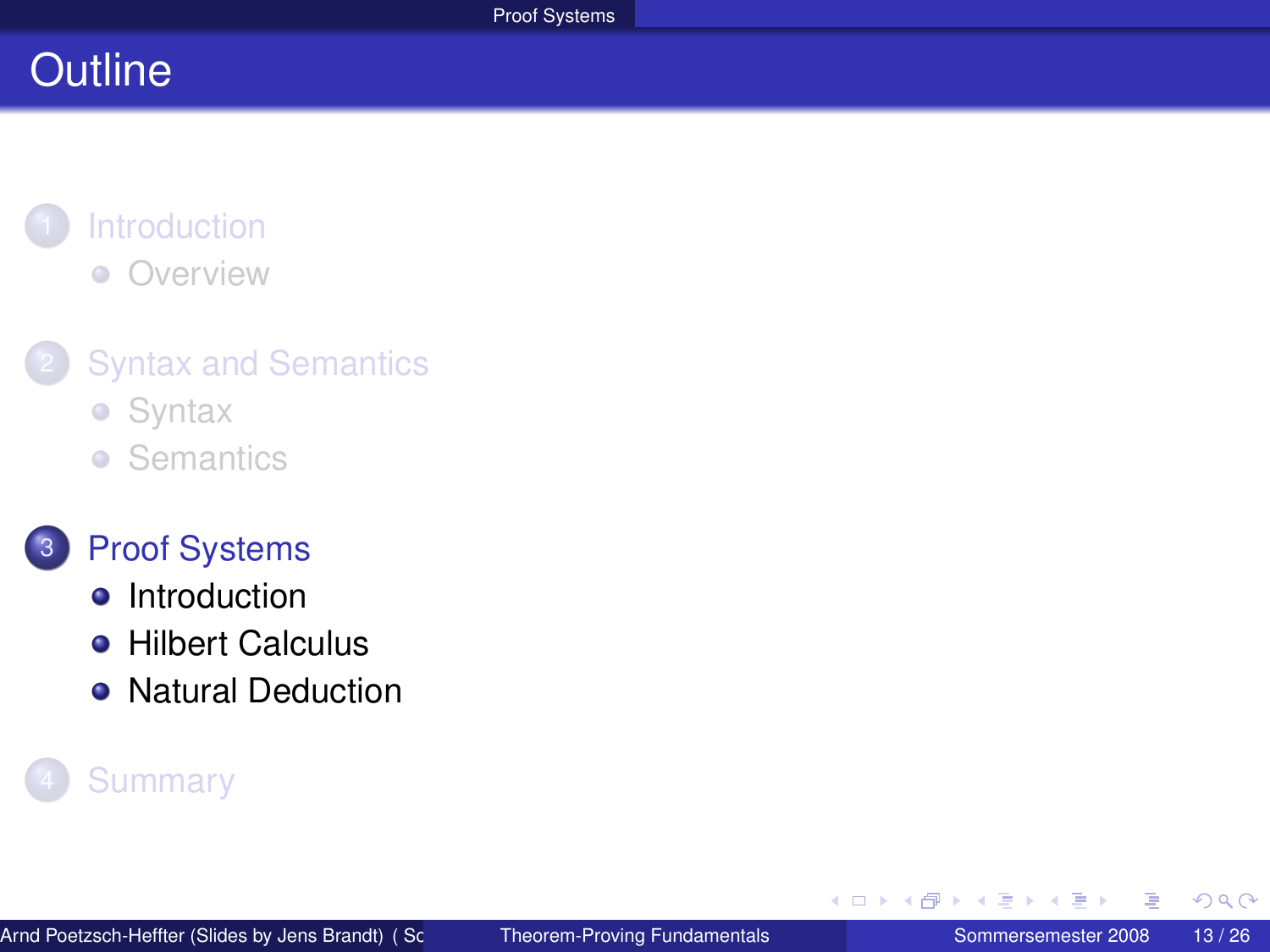## **Introduction**

#### General Concept

- purely syntactical manipulations based on designated transformation rules
- starting point: set of formulas, often a given set of axioms
- **e** deriving new formulas by deduction rules from given formulas Γ
- φ is *provable* from Γ if φ can be obtained by a finite number of derivation steps assuming the formulas in Γ
- **•** notation: Γ  $\vdash$  φ means φ is *provable* from Γ
- notation:  $\vdash \phi$  means  $\phi$  is *provable* from a given set of axioms

<span id="page-13-0"></span>つくへ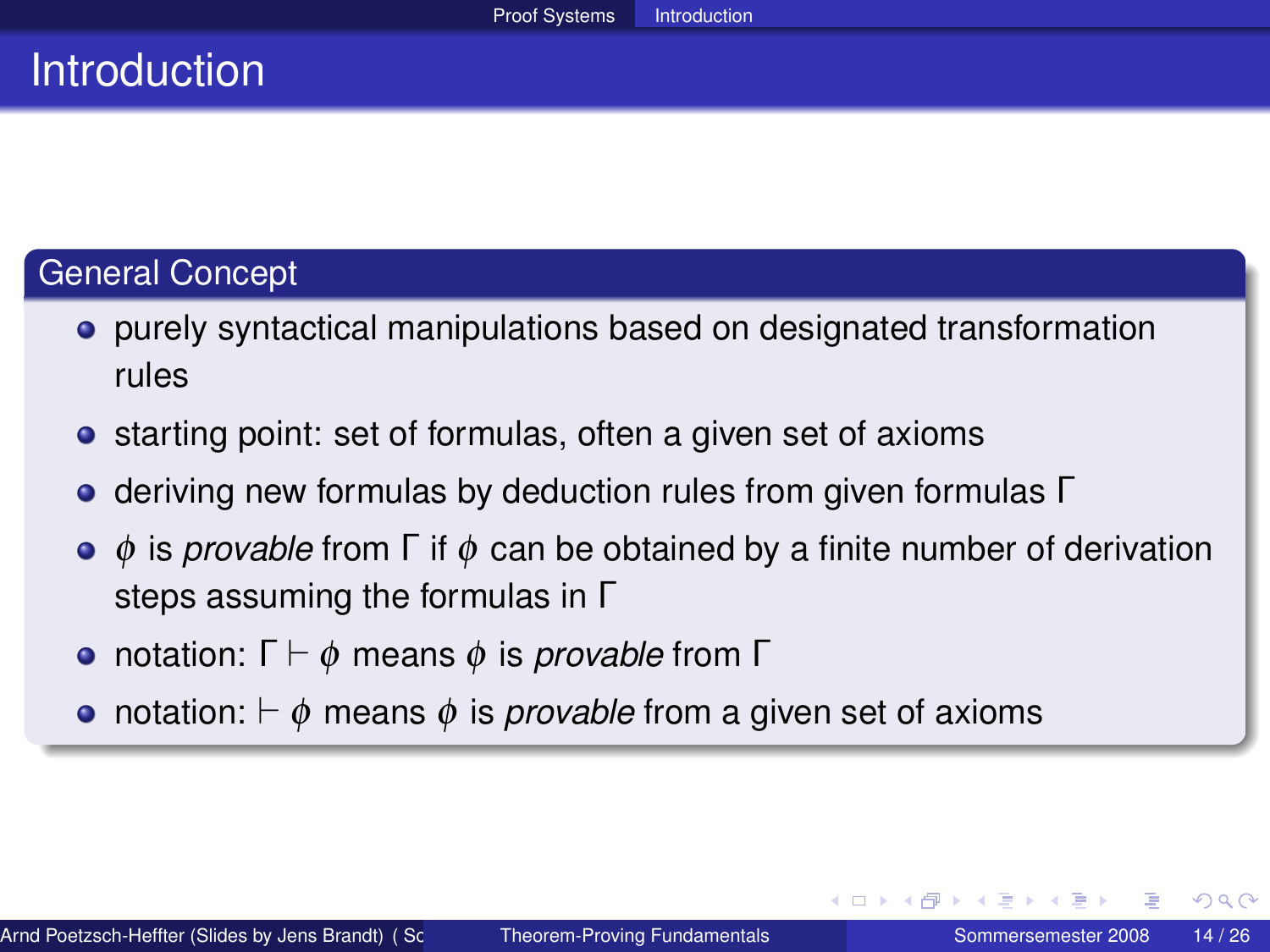## Proof System Styles

## Hilbert Style

- easy to understand
- hard to use

#### Natural Deduction

- easy to use
- hard to understand

 $\bullet$  . . .

重

 $2Q$ 

イロト (個) (注) (注)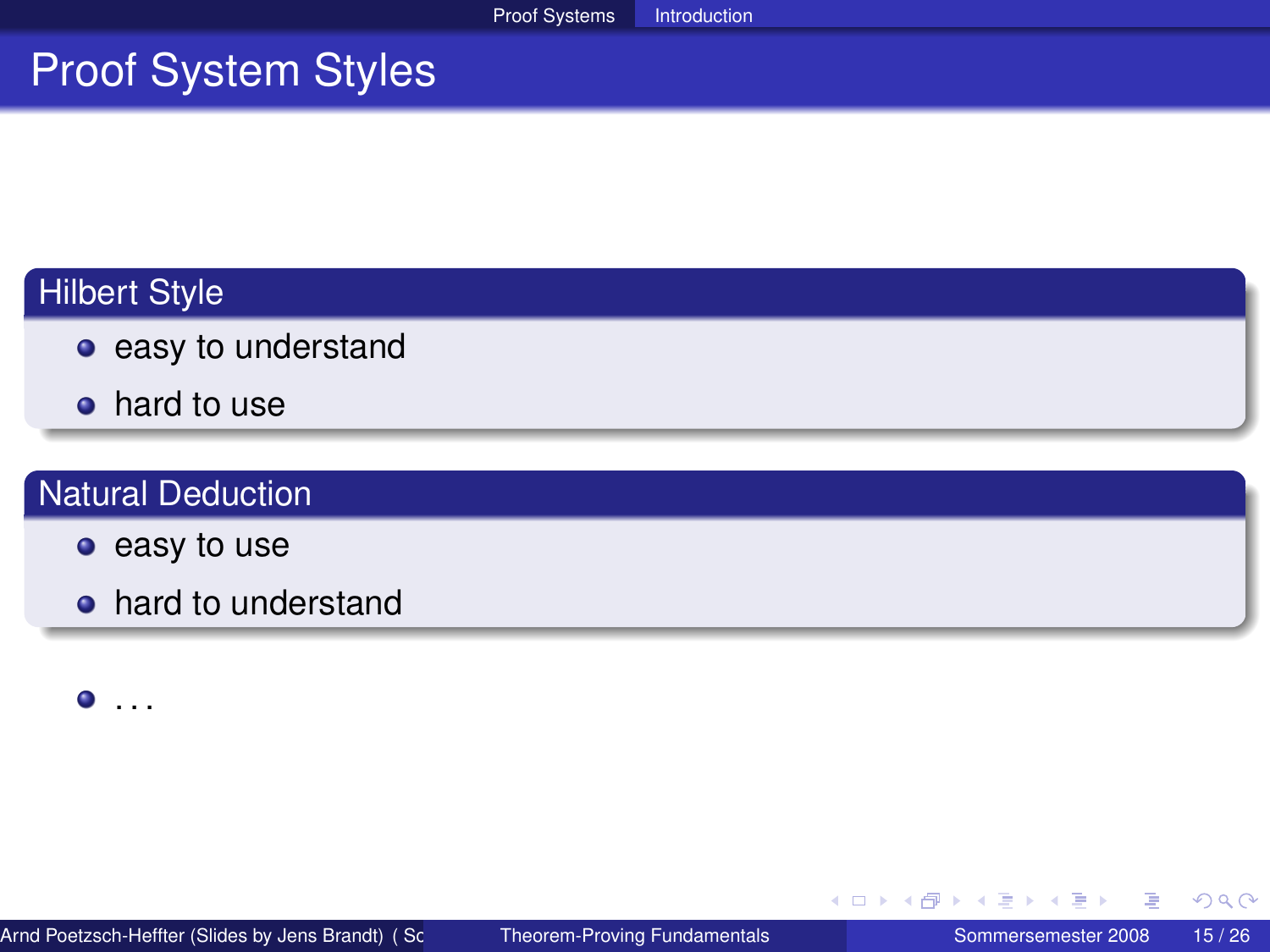# Hilbert-Style Deduction Rules

#### Definition (Deduction Rule)

• deduction rule  $d$  is a  $n+1$ -tuple

$$
\frac{\phi_1 \cdots \phi_n}{\psi}
$$

- **•** formulas  $\phi_1 \ldots \phi_n$ , called premises of rule
- $\bullet$  formula  $\psi$ , called conclusion of rule

<span id="page-15-0"></span>4 0 8 4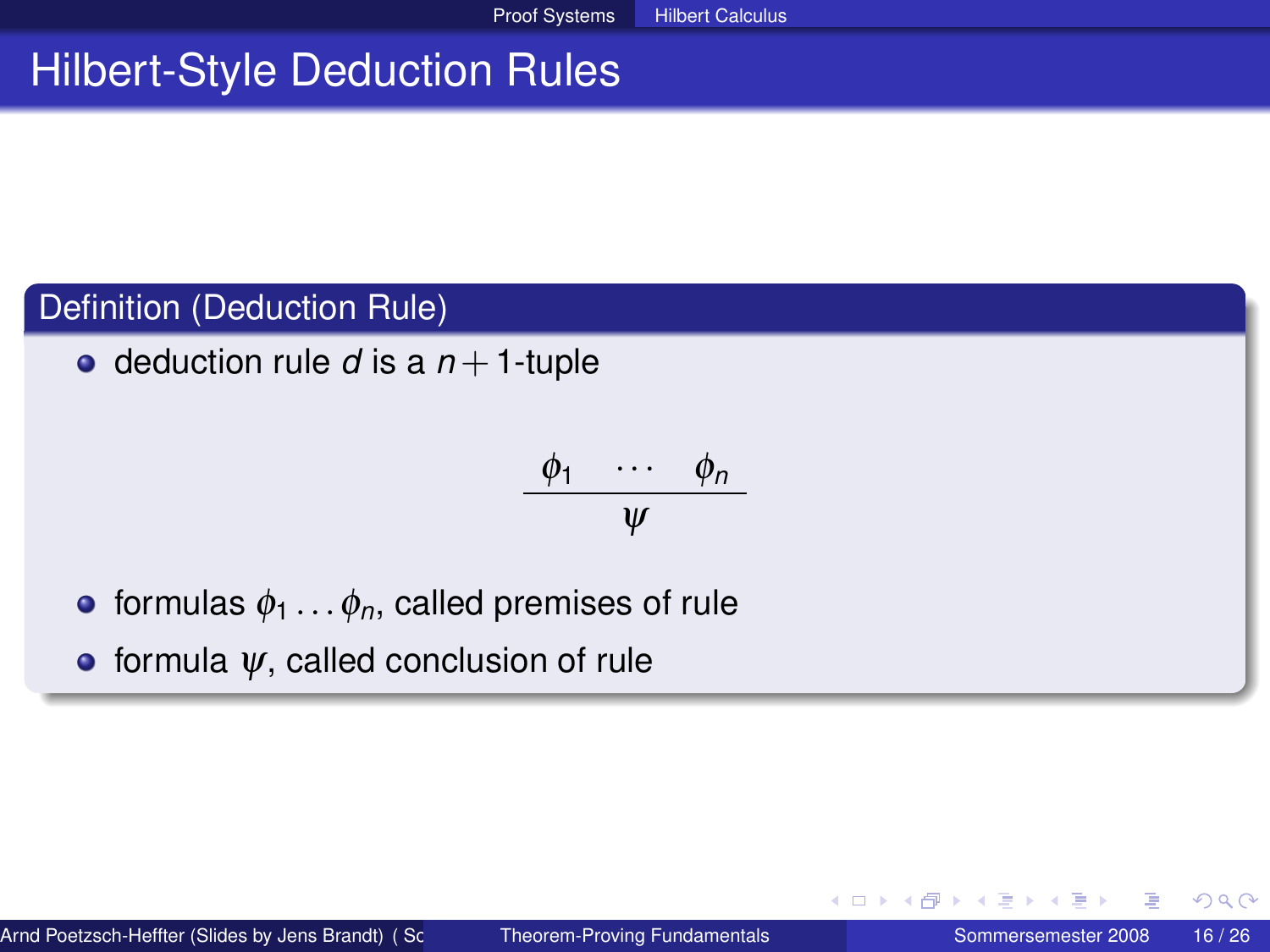## Hilbert-Style Proofs

## Definition (Proof)

- **ID be a set of deduction rules, including the axioms as rules without** premisses
- *proofs* in *D* are (natural) trees such that
	- axioms are proofs

• if 
$$
P_1, ..., P_n
$$
 are proofs with roots  $\phi_1 ... \phi_n$  and  
\n $\frac{\phi_1 \cdots \phi_n}{\psi}$  is in *D*, then

$$
\frac{P_1\cdots P_n}{\psi}
$$
 is a proof in *D*

**c** can also be written in a line-oriented style

つくへ

4 0 8 4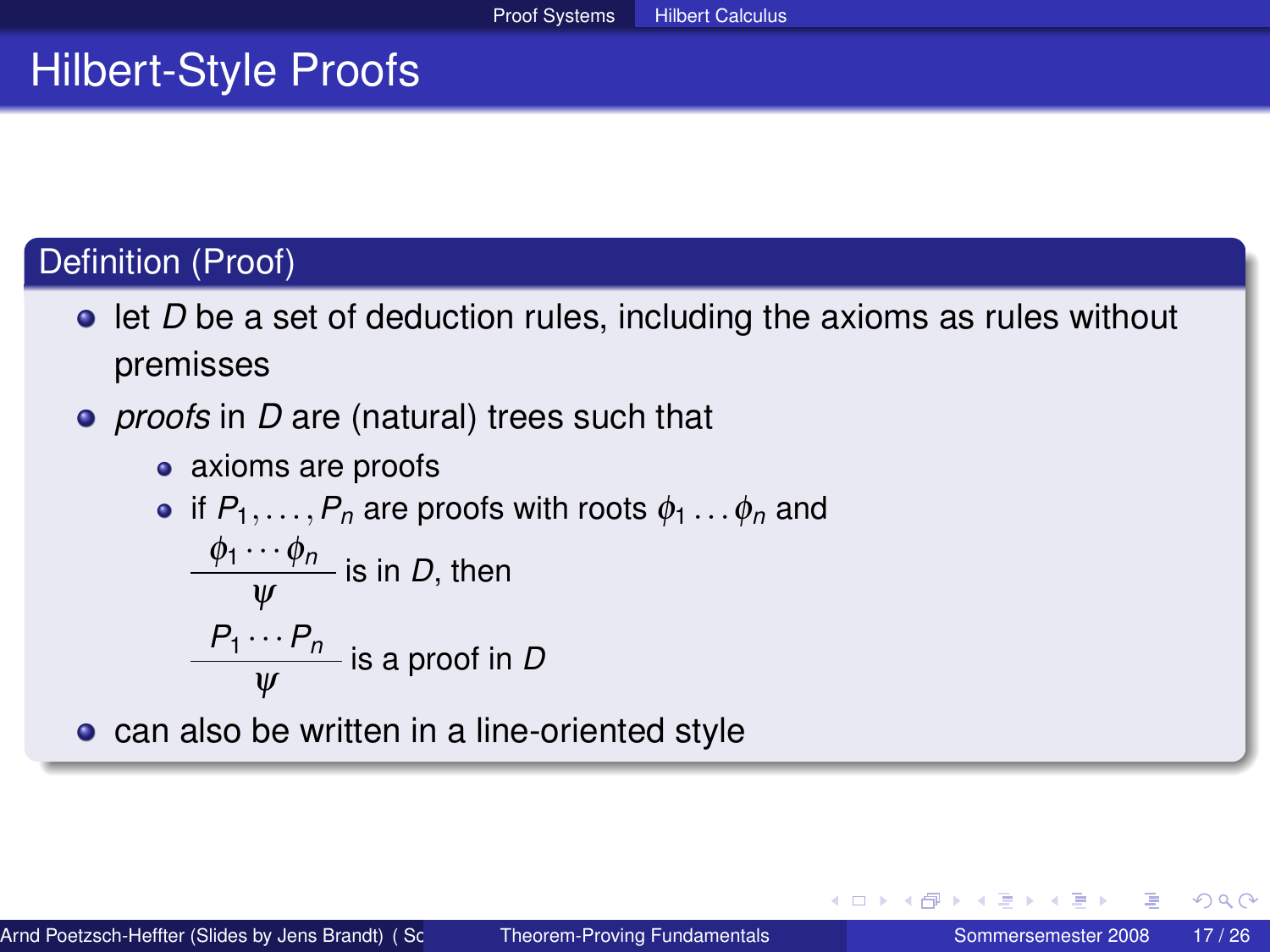# Hilbert-Style Deduction Rules

#### Axioms

- **e** let  $\Gamma$  be a set of axioms,  $\psi \in \Gamma$ , then  $\overline{\psi}$  is a proof
- axioms allow to construct trivial proofs

#### Modus Ponens

• Rule example: 
$$
\frac{\phi \rightarrow \psi \quad \phi}{\psi}
$$

• if  $\phi \rightarrow \psi$  and  $\phi$  have already been proven,  $\psi$  can be deduced

イロト イ母 トイヨ トイヨト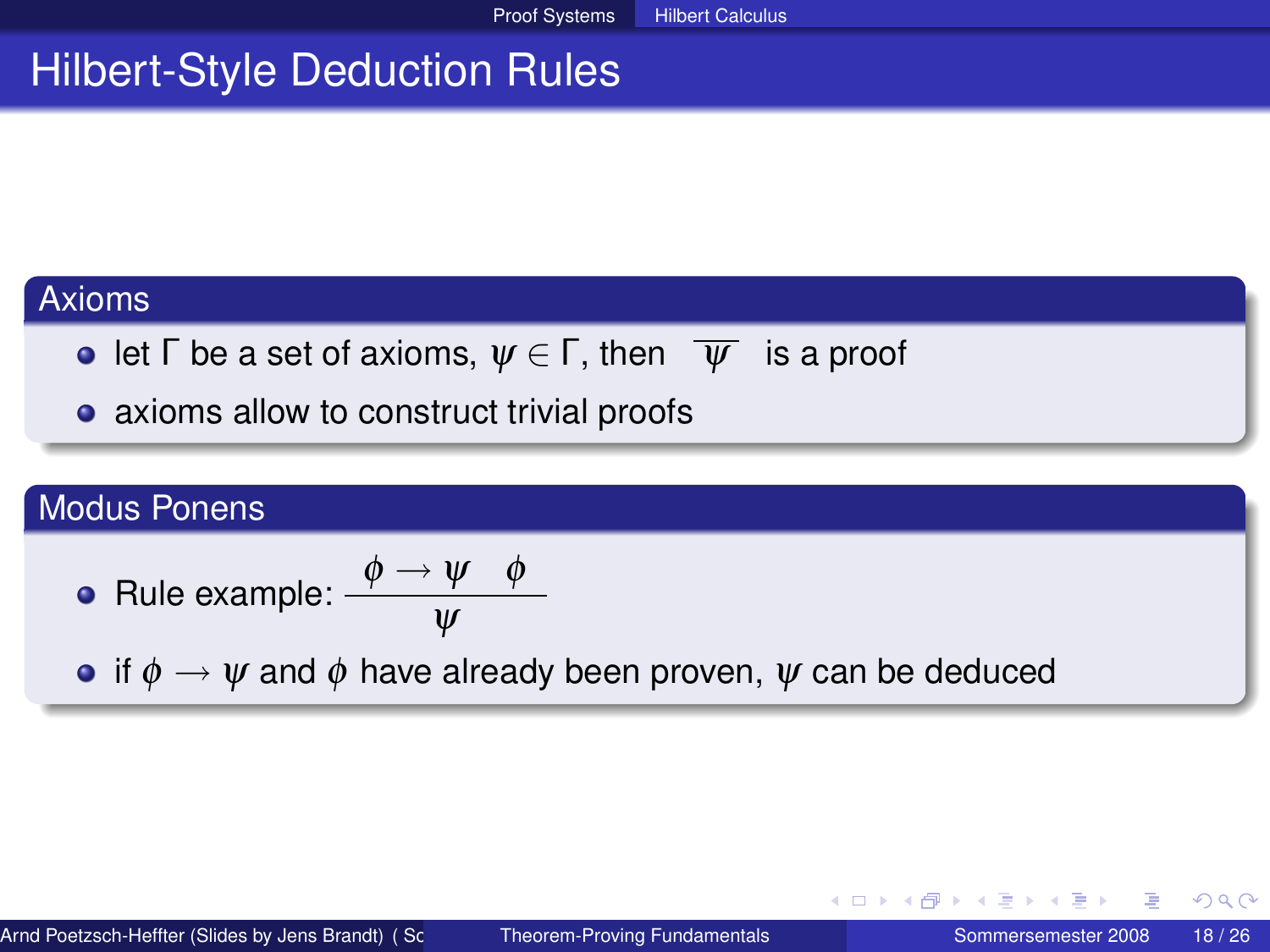## Proof Example

#### Example (Hilbert Proof)

- language formed with the four proposition symbols *P*, *Q*, *R*, *S*
- axioms: *P*, *Q*, *Q*  $\rightarrow$  *R*, *P*  $\rightarrow$  (*R*  $\rightarrow$  *S*)

$$
\begin{array}{c|c}\n\hline\n\hline\nP \rightarrow (R \rightarrow S) & P \\
\hline\nR \rightarrow S & R \\
\hline\nS\n\end{array}
$$

 $2Q$ 

イロト (個) (注) (注)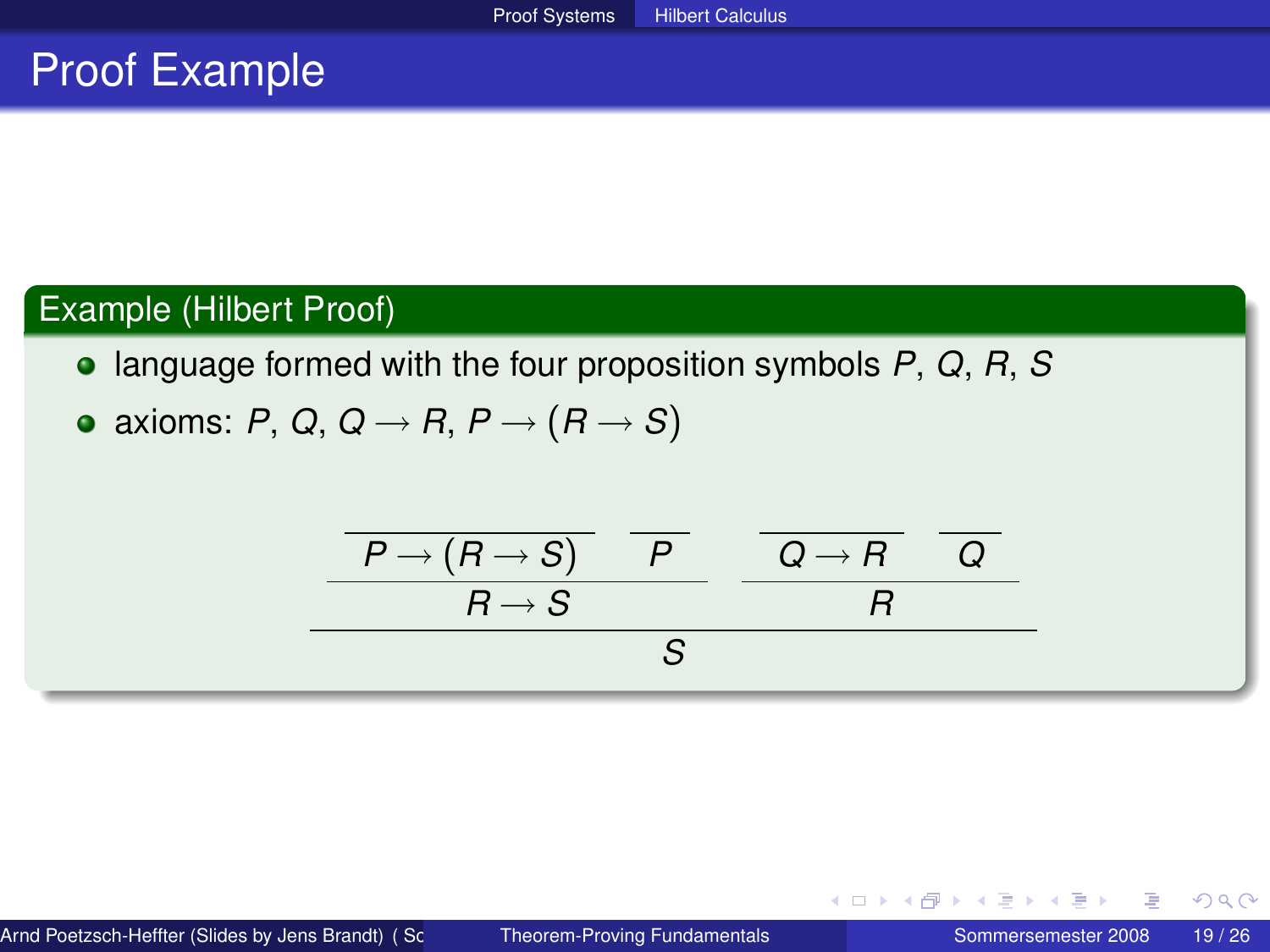# Hilbert Calculus for Propositional Logic

#### Example (Axioms of Propositional Logic)

All instantiations of the following schemas:

- **o** true
- $\bullet$   $a \rightarrow (b \rightarrow a)$
- $\bullet$   $(a \rightarrow (b \rightarrow c)) \rightarrow ((a \rightarrow b) \rightarrow (a \rightarrow c))$
- $\bullet$   $(\neg b \rightarrow \neg a) \rightarrow ((\neg b \rightarrow a) \rightarrow b)$
- where *a*,*b*,*c* are arbitrary propositions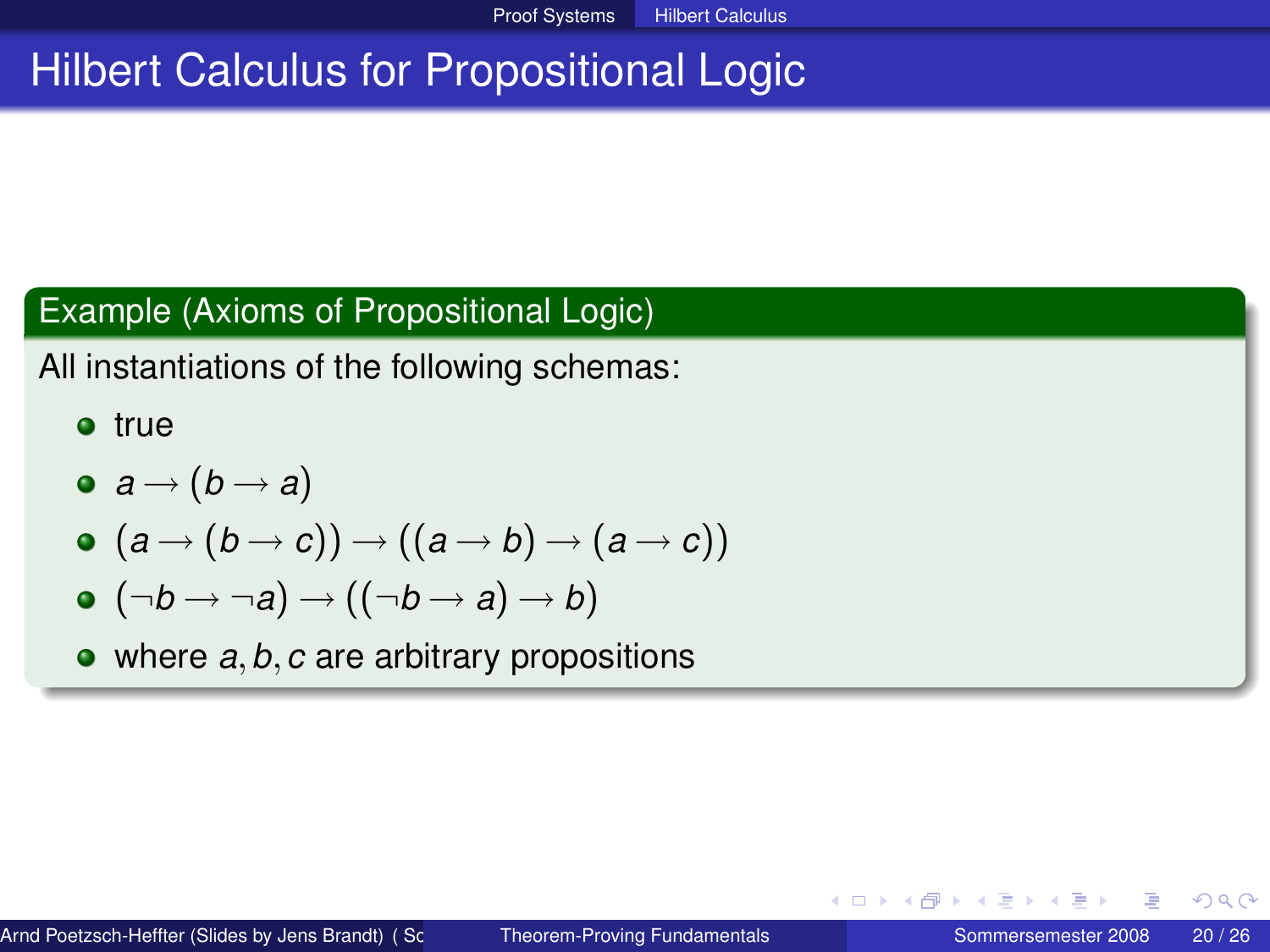## Natural Deduction

#### **Motivation**

- introducing a hypothesis is a natural step in a proof
- Hilbert proofs do not permit this directly
- can be only encoded by using  $\rightarrow$
- proofs are much longer and not very natural

#### Natural Deduction

- alternative definition where introduction of a hypothesis is a deduction rule
- <span id="page-20-0"></span>• deduction step can modify not only the proven propositions but also the theory Γ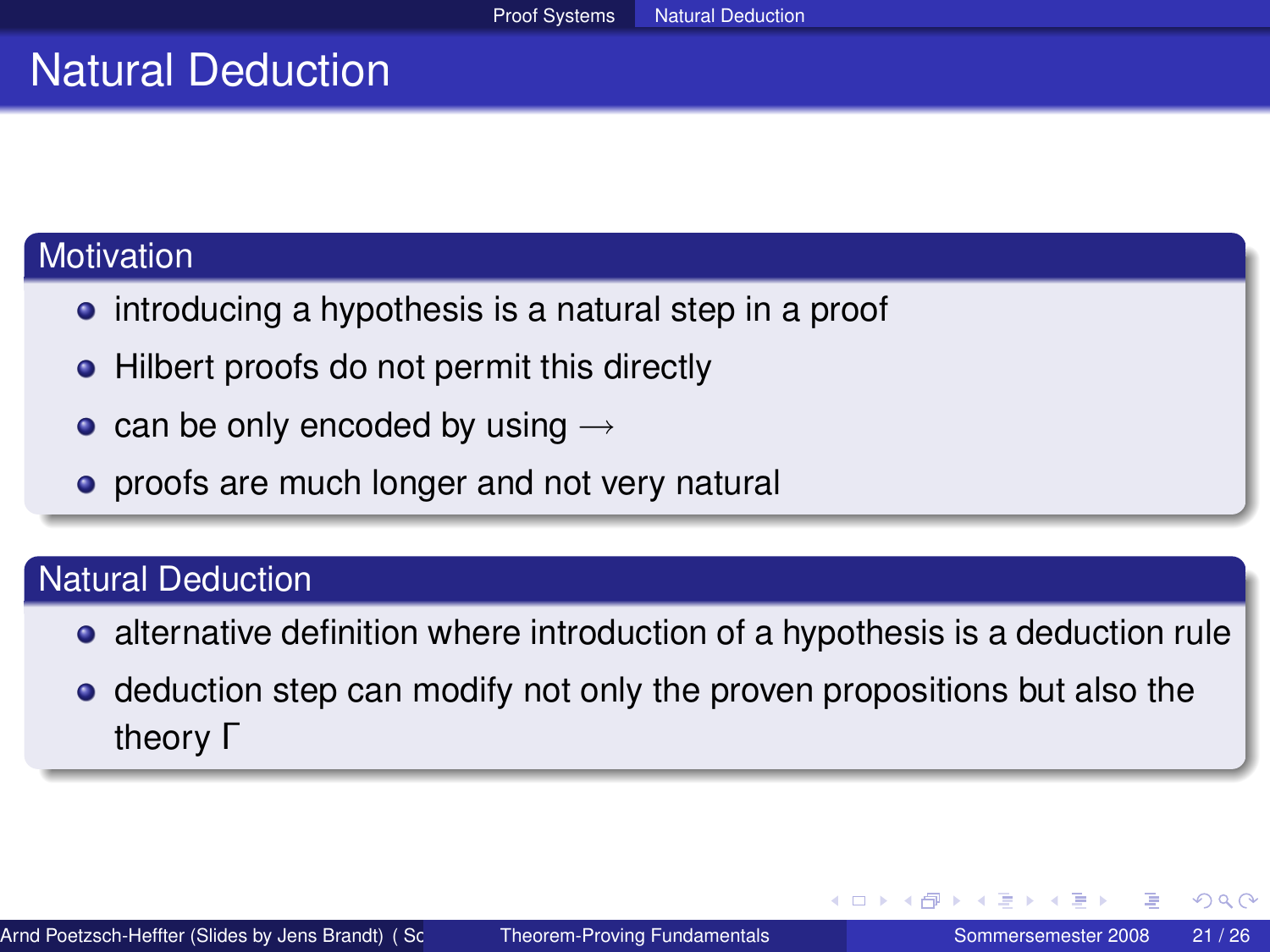## Natural Deduction Rules

#### Definition (Deduction Rule)

 $\bullet$  deduction rule *d* is a  $n+1$ -tuple

$$
\frac{\Gamma_1 \vdash \phi_1 \quad \cdots \quad \Gamma_n \vdash \phi_n}{\Gamma \vdash \psi}
$$

- pairs of Γ (set of formulas) and  $\phi$  (formulas): sequents
- proof: tree of sequents

4 0 8 4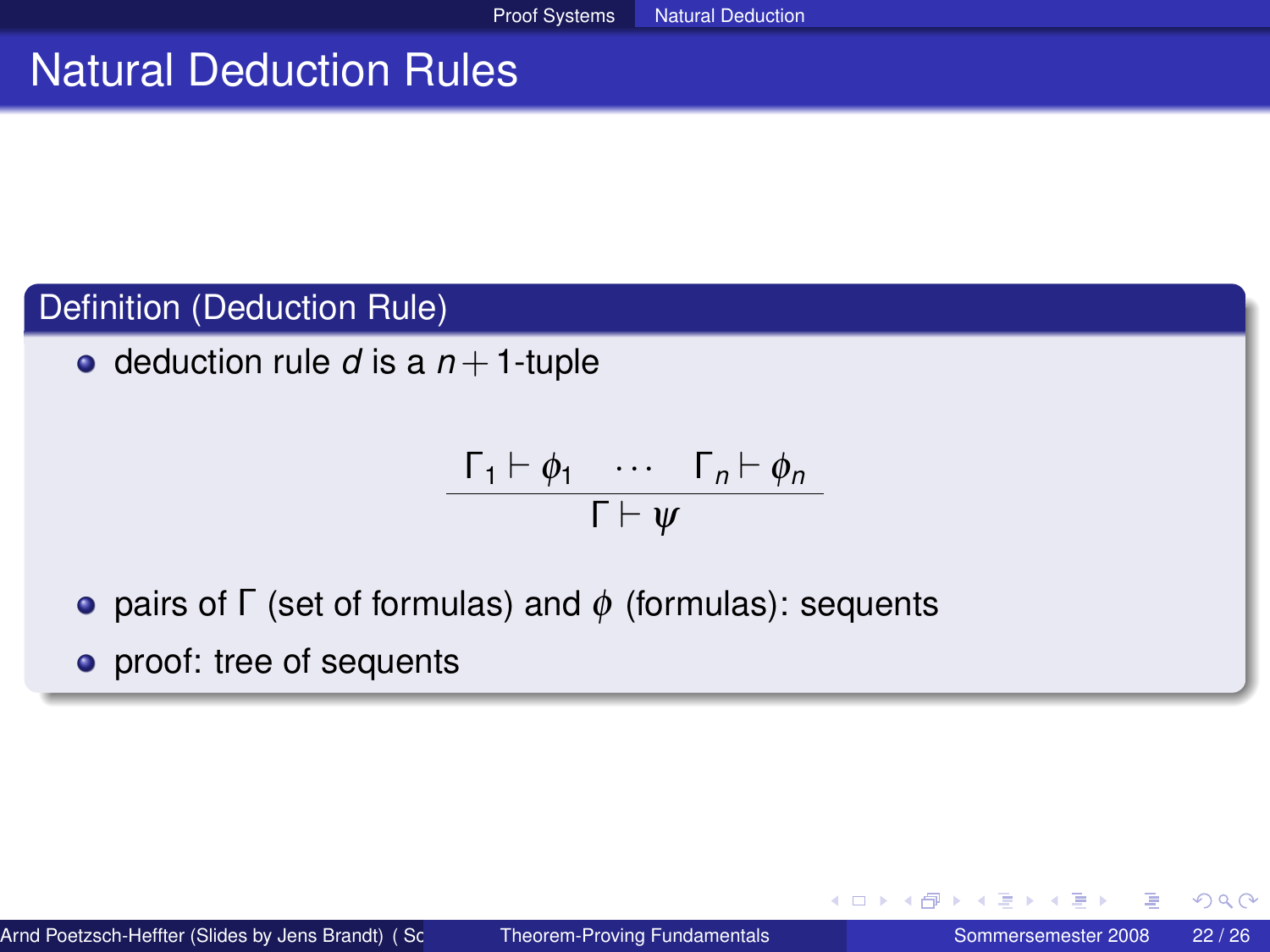## Natural Deduction Rules

#### Definition (Deduction Rule)

- **•** rich set of rules
- **e** elimination rules eliminate a logical symbol from a premise
- **•** introduction rules introduce a logical symbol into the conclusion
- **•** reasoning from assumptions formalised as the elimination rule for the implication  $\rightarrow$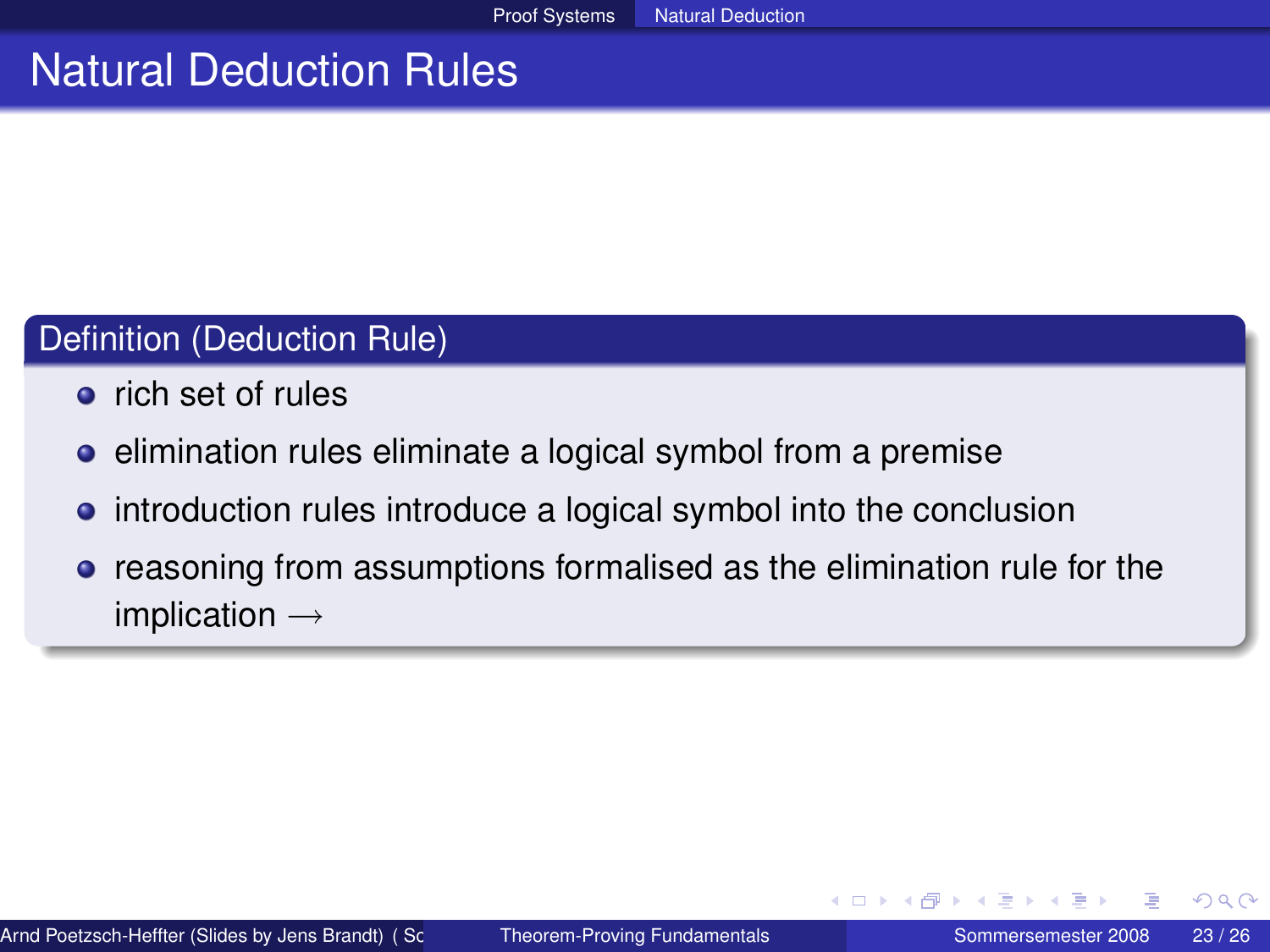# Natural Deduction Rules

## Example (Natural Deduction Rules)

| $\bullet$ V-introduction            | $\frac{\Gamma\vdash\phi}{\Gamma\vdash\phi\vee\psi}\qquad\frac{\Gamma\vdash\psi}{\Gamma\vdash\phi\vee\psi}$        |
|-------------------------------------|-------------------------------------------------------------------------------------------------------------------|
| $\bullet$ $\vee$ -elimination       |                                                                                                                   |
|                                     | $\Gamma \vdash \phi \lor \psi \quad \Gamma, \phi \vdash \xi \quad \Gamma, \psi \vdash \xi$<br>$\Gamma \vdash \xi$ |
| $\bullet \rightarrow$ -introduction |                                                                                                                   |
|                                     | $\Gamma, \phi \vdash \psi$<br>$\overline{\Gamma \vdash \phi \rightarrow \psi}$                                    |
| $\bullet \rightarrow$ -elimination  | $\Gamma \vdash \phi \rightarrow \psi \quad \Gamma \vdash \phi$                                                    |
|                                     | $\Gamma \vdash \Psi$                                                                                              |

扂

ik Bis

4 0 8 4

A + + 3 +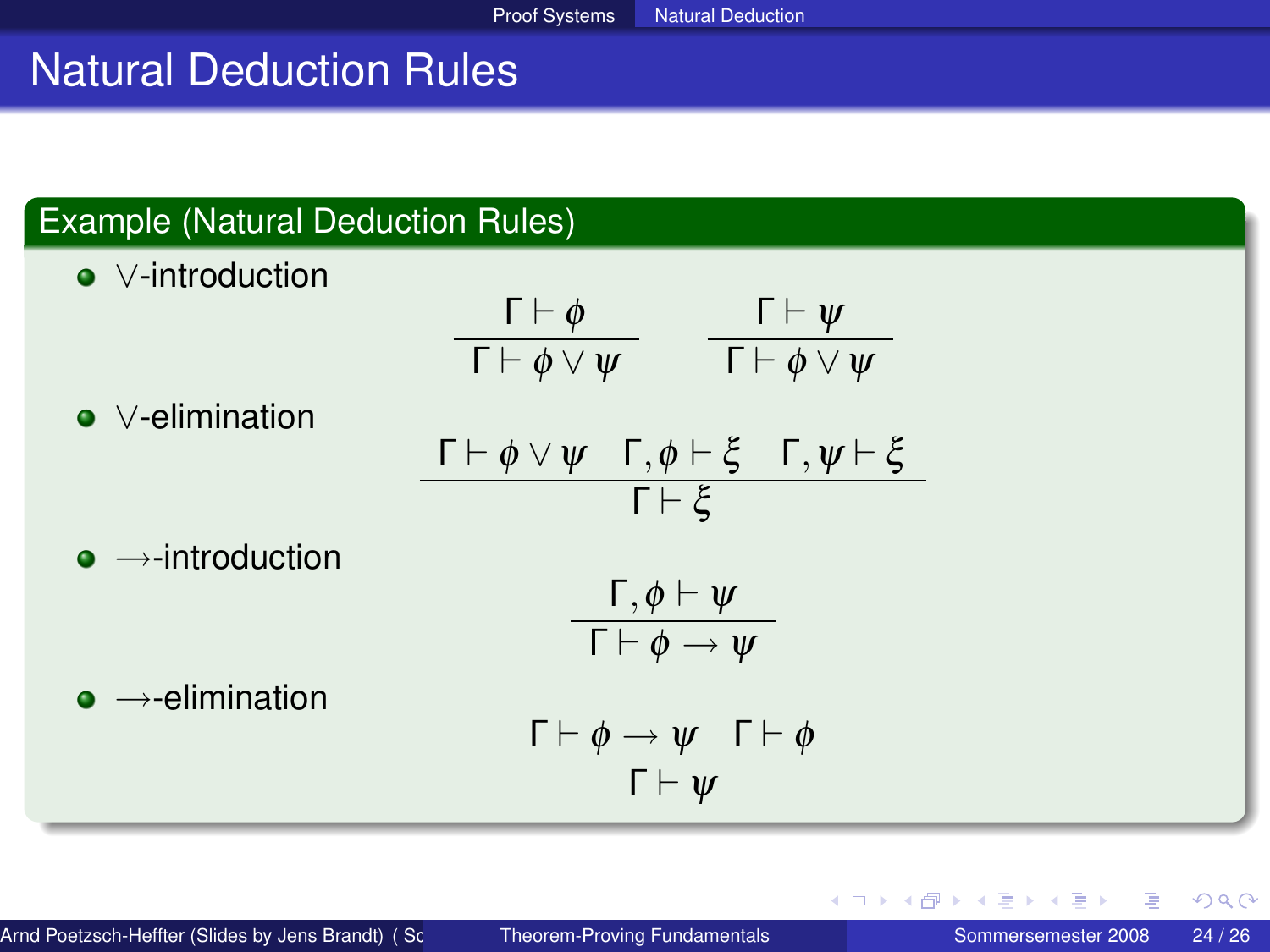# **Outline**

#### **[Introduction](#page-1-0)** • [Overview](#page-2-0)

## **[Syntax and Semantics](#page-3-0)**

- **•** [Syntax](#page-4-0)
- **•** [Semantics](#page-7-0)

#### **[Proof Systems](#page-12-0)**

- [Introduction](#page-13-0)
- **[Hilbert Calculus](#page-15-0)**  $\begin{array}{c} \bullet \\ \bullet \end{array}$
- [Natural Deduction](#page-20-0)

# **[Summary](#page-24-0)**

一 4 (語)

<span id="page-24-0"></span> $2Q$ 

**K ロ ▶ K 御 ▶ K ヨ ▶**